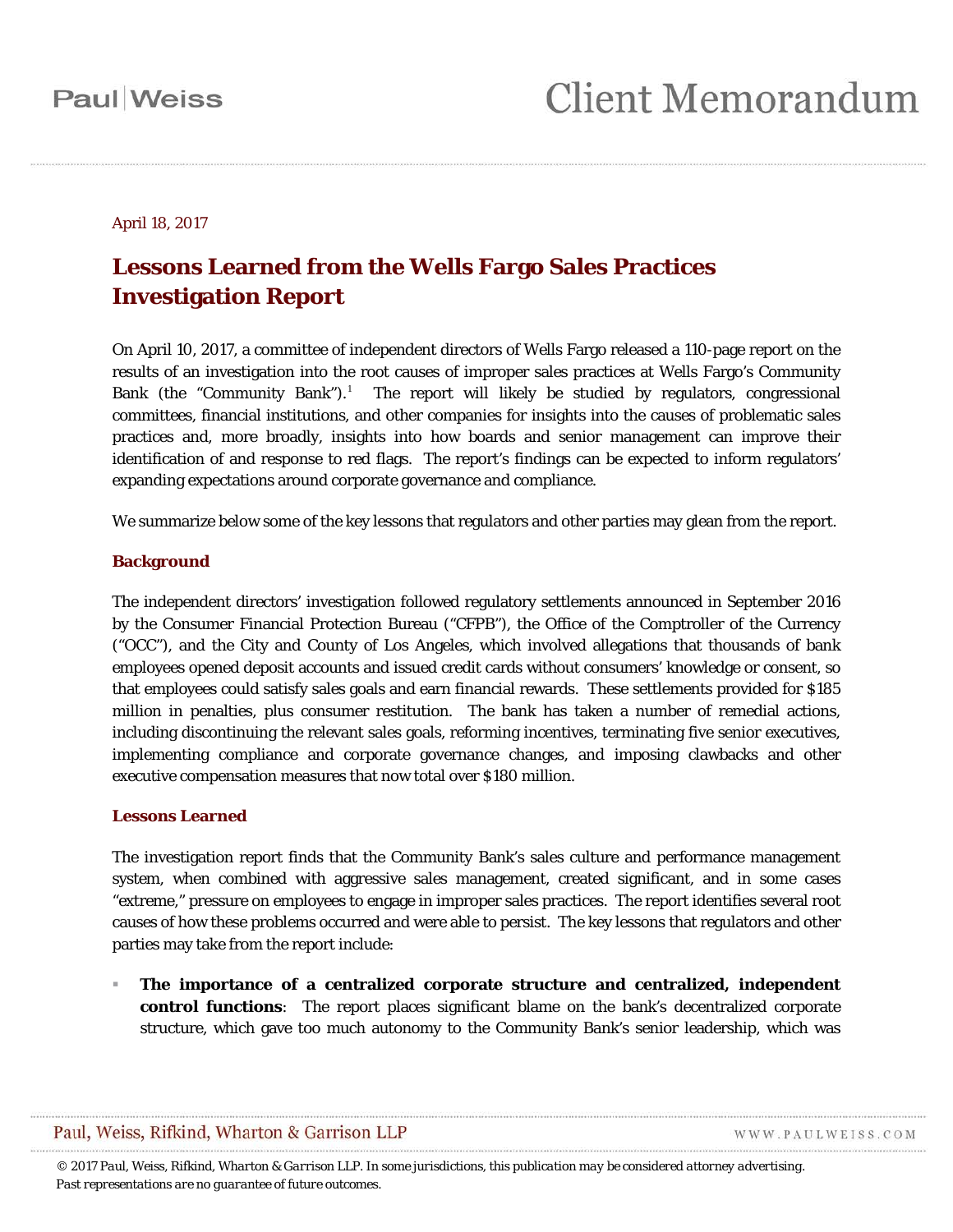### **Paul** Weiss

# **Client Memorandum**

"unwilling to change the sales model or even recognize it as the root cause of the problem." The report paints the picture of a decentralized company in which a strong business unit could operate as a fiefdom that stifled internal dissent and kept full information from corporate-level management.

Relatedly, the report finds that the bank's risk (compliance) and human resources functions were too decentralized, which "impeded corporate-level insight into and influence over the Community Bank."<sup>[2](#page-3-1)</sup> While there was progress to centralize and strengthen these functions at the corporate level, that progress was too slow and the company's Chief Risk Officer was "essentially confined to attempting to cajole and persuade" the Community Bank's leadership to be more responsive to sales practicesrelated risks. With respect to the risk function that resided within the Community Bank, these risk managers were "answerable principally to the heads of their businesses and yet took the lead in assessing and addressing risk within their business units" and were ultimately ineffective.

Thus, the report can be seen as providing strong support for a centralized corporate structure and, in particular, centralized risk, compliance, audit, legal, and other control functions that have sufficient independence and can meaningfully support senior management and board efforts to oversee a company's business units. Noting that the centralization of the risk function at the bank was subject to "considerable disagreement," the report broadly concludes that "events show that a strong centralized risk function is most suited to the effective management of risk." The implication of the report is that a more centralized structure can improve transparency and oversight, reducing the chances that problems can fester and that individual business units can strong-arm control functions.

 **Board and senior management responsibility to investigate red flags and require more detailed reports and concrete action plans**: While the report focuses on the Community Bank leadership's incomplete reporting to the Board, $3$  the report also faults the Board for not doing more to probe for further information. Specifically, in February 2014 and thereafter, the Board and Risk Committee received assurances from management that enhanced monitoring and other measures were being put in place to address improper sales practices that had come to light. Management's reports, however, "generally lacked detail and were not accompanied by concrete action plans and metrics to track performance." The report concludes that the Risk Committee and Board should have insisted on concrete action plans and metrics to substantiate the notion that corrective action was being taken and was effective. Similarly, the report finds that the former CEO did not act quickly enough and failed to "engage in investigation and critical analysis to fully understand the problem."

Of course, management and board oversight efforts are always judged with the benefit of hindsight. The bank's experience will likely raise the bar on senior management and board responsibility to probe and follow-up on red flags, insist on more specific and complete information, and hold management accountable for concrete plans to achieve corrective action.

WWW.PAULWEISS.COM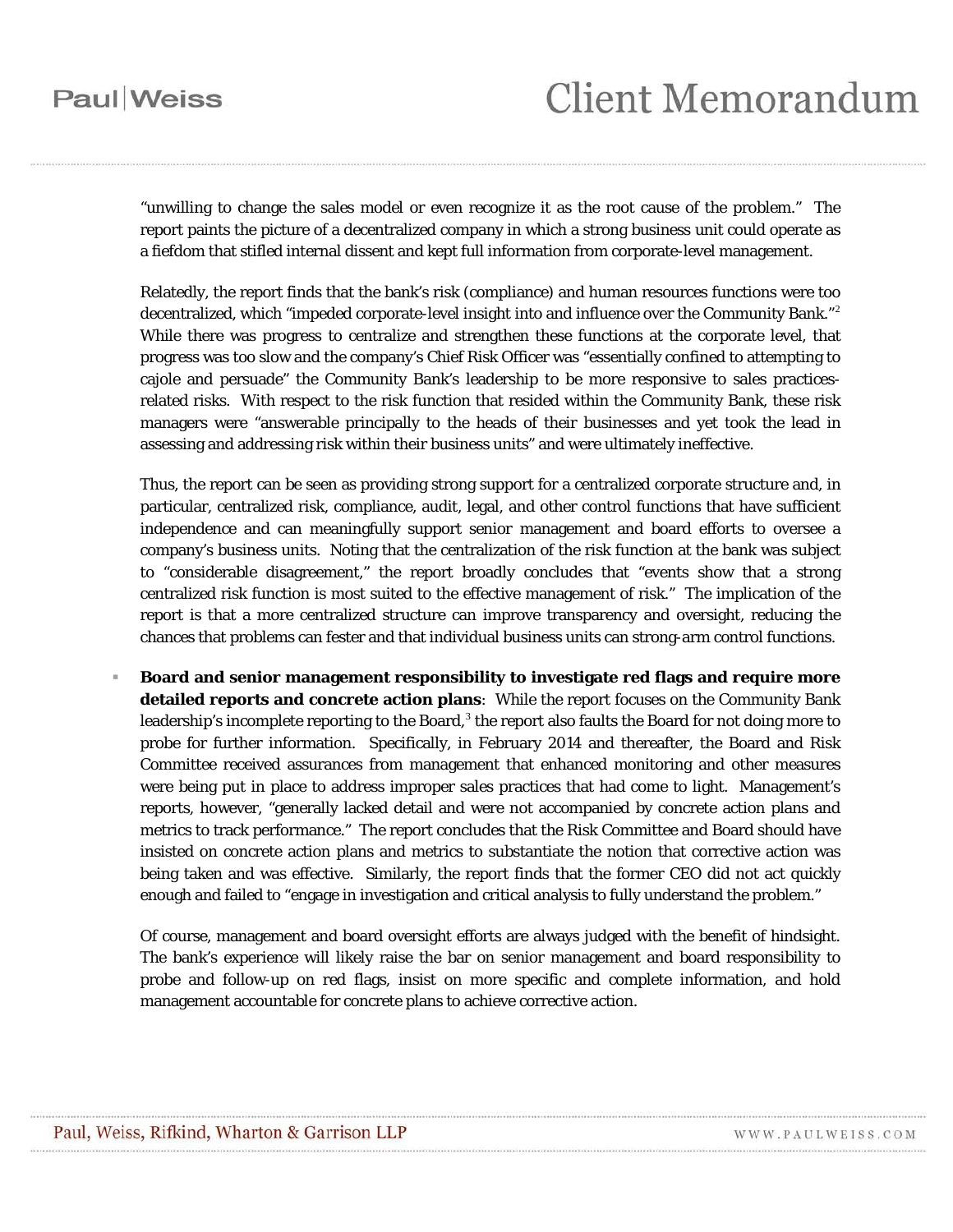## **Paul** Weiss

- **Bolstering ethics and compliance culture**: Although not an explicit theme of the report, the report highlights the need to focus on issues of "tone at the top" and a strong ethics and compliance culture that permeates the organization and allows for dissent and disagreement. For example, the report finds that even senior leaders within the Community Bank were afraid of, and discouraged from, airing contrary views to the head of the Community Bank, and there were efforts to impede the escalation of issues outside the Community Bank. The report also emphasizes the Community Bank's strong self-identification as a sales organization, rather than as a service-oriented financial institution, which justified a "relentless focus on sales, abbreviated training and high employee turnover."
- **Greater consideration of systemic causes**: A key theme of the report is that, throughout the bank, these problems were generally seen as individual in nature, and there was insufficient consideration of deeper, systemic causes. According to the report, certain of the bank's control functions often adopted a narrow "transactional" approach to issues as they arose: "They focused on the specific employee complaint or individual lawsuit that was before them, missing opportunities to put them together in a way that might have revealed sales practice problems to be more significant and systemic than was appreciated." Similarly, the firings of sales personnel were viewed as isolated, employee-specific issues, rather than as potentially reflecting larger structural problems.<sup>[4](#page-3-3)</sup>

As noted, the report underlines senior management and boards' obligations to follow up on red flags and search for systemic causes. In this vein, the report could provide a basis for more frequent calls for independent internal investigations to determine the scope and root causes of identified problems. According to the report, the reviews that were conducted by the bank earlier in time were limited in nature and not escalated to high levels in the organization.

 **Taking a broader approach to risk and consumer harm**: Another theme in the report is that the bank focused excessively on consumer *financial* harm (or lack thereof) as the measure of consumer harm. The report will serve as a reminder that institutions should take a broader view of consumer harm, to include seemingly more abstract harms such as misuse of consumer information and abuse of trust. The report also emphasizes that senior management and others consistently overlooked the significant reputational consequences posed by the improper sales practices.

In addition to the several lessons that emerge from the report, we note that the CFPB and the New York Department of Financial Services have recently issued guidance on steps that regulated entities should take in managing sales and other compensation incentives.<sup>[5](#page-3-4)</sup> Among other things, the CFPB's guidance addresses board-level review of incentive compensation and strong compliance management over such incentives, as well as the need for employees to receive appropriate training and be provided an easy way to report unethical or problematic conduct. We have summarized the CFPB's guidance in a previous client memorandum.<sup>[6](#page-3-5)</sup>